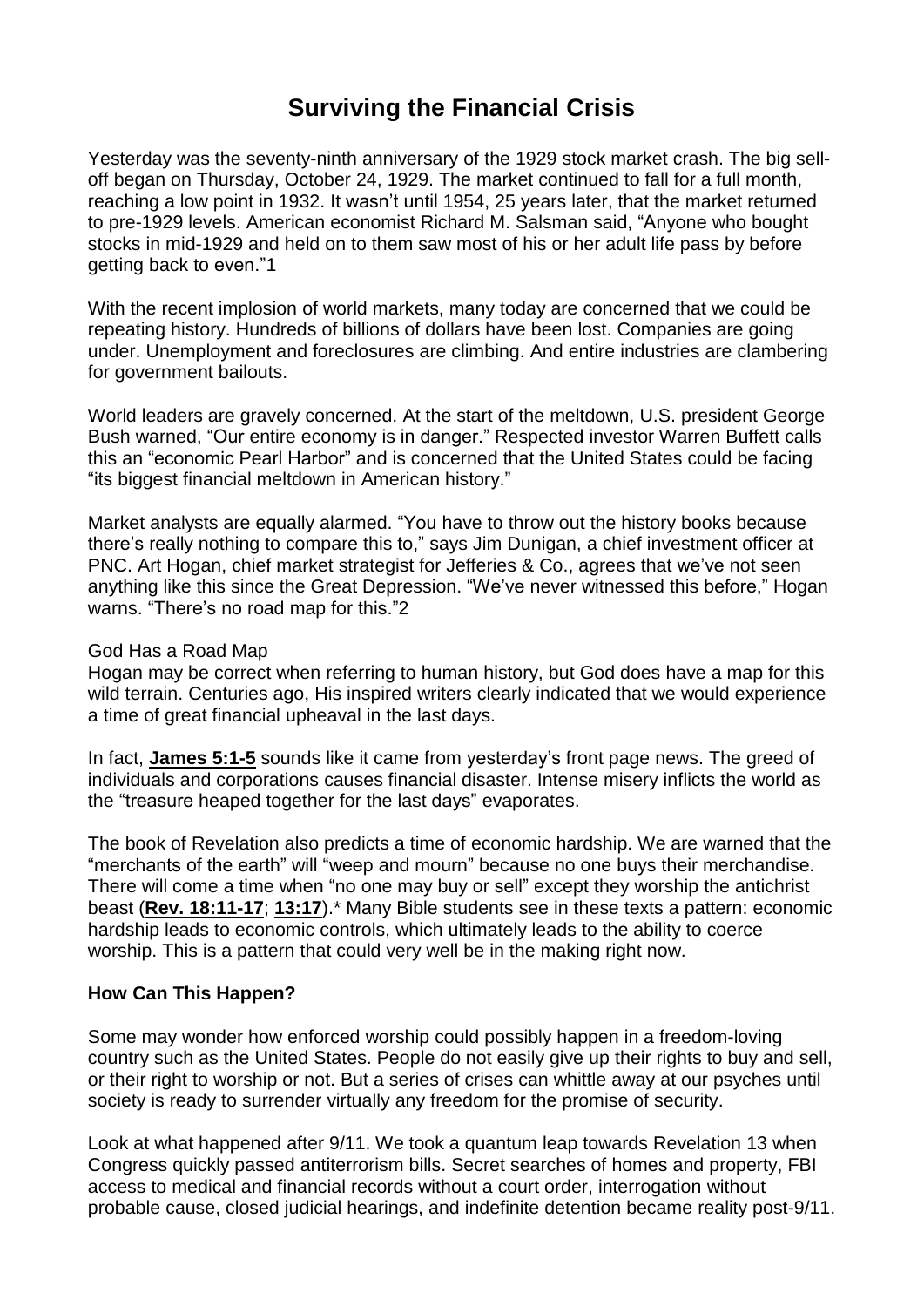Add to this the world's response to recent financial difficulties. Entire economies and business sectors are being taken over through government bailouts that leave bureaucrats ultimately in control of buying and selling.

Some will argue these moves are needed to protect society. Perhaps, in a sense, they are correct. But on the other hand, this could be part of the devil's plan. By creating crises that don't have good solutions, he traps us in a classic no-win dilemma. Without government intervention we are vulnerable to terrorism and financial collapse. And with it, we are put in an equally dangerous predica-ment through the loss of liberty.

So, how can we avoid Satan's traps? Especially when we see the economy collapsing and our earthly resources and freedoms disappearing? How will you feed your family? How will you keep a roof over your head? These are the questions people are asking. Thankfully, God's Word tells us how to be secure during times of uncertainty.

### **Three Ways to Prepare**

Here are three things you can bank on during tough financial times.

### **1. Put your spiritual house in order:**

Check your relationship with Jesus. Is He first in your life? There is a law of physics that says two things cannot occupy the same place at the same time. This is true in the spiritual realm, too. **[Matthew](https://biblia.com/bible/nkjv/Matt%206.24) 6:24** tells us that we "cannot serve both God and Money" (NIV). There is room enough for only one god in our lives. Whatever you serve will eventually consume your thoughts, feelings, and desires. It will shape your very person.

Satan knows this, so he stealthily lays traps for Christians. Some of his most effective snares lead Christians to sacrifice their faith on the altar of greed. They spend their best energies, talents, and resources for the almighty dollar instead of the Almighty God.

I once met a man who was doing this very thing. We happened to be sitting together on an airplane. During our discussion he told me, "I don't serve God. I serve money."

Here was an intelligent fellow, holding several degrees already and currently studying to be a lawyer—but he was missing the wisdom of the ages. He didn't understand the number one principle to economic security—Make God first in your life. He should have known better. He was raised in a Christian family by dedicated Adventist parents. Yet he sadly chose money over God and was out of the church.

Many are making similar mistakes. They are serving money when they should be serving God. They work on God's holy Sabbath. They hold back the tithe rather than trust God. They follow the business practices of the world instead of the principles of truth. And the irony is that in spite of their slavish service to money, they will lose it either in an economic collapse or certainly when Jesus returns. The only thing any of us will ever take into heaven is our character and our relationship with God. When you put your spiritual house in order, you invest in eternity.

### **2. Put your financial house in order:**

One reason the economy is in such shambles is because people borrowed more than they could reasonably afford. They were led to do so by the greed of lenders. There are many biblical principles on how to put your financial house in order. Here are just a few.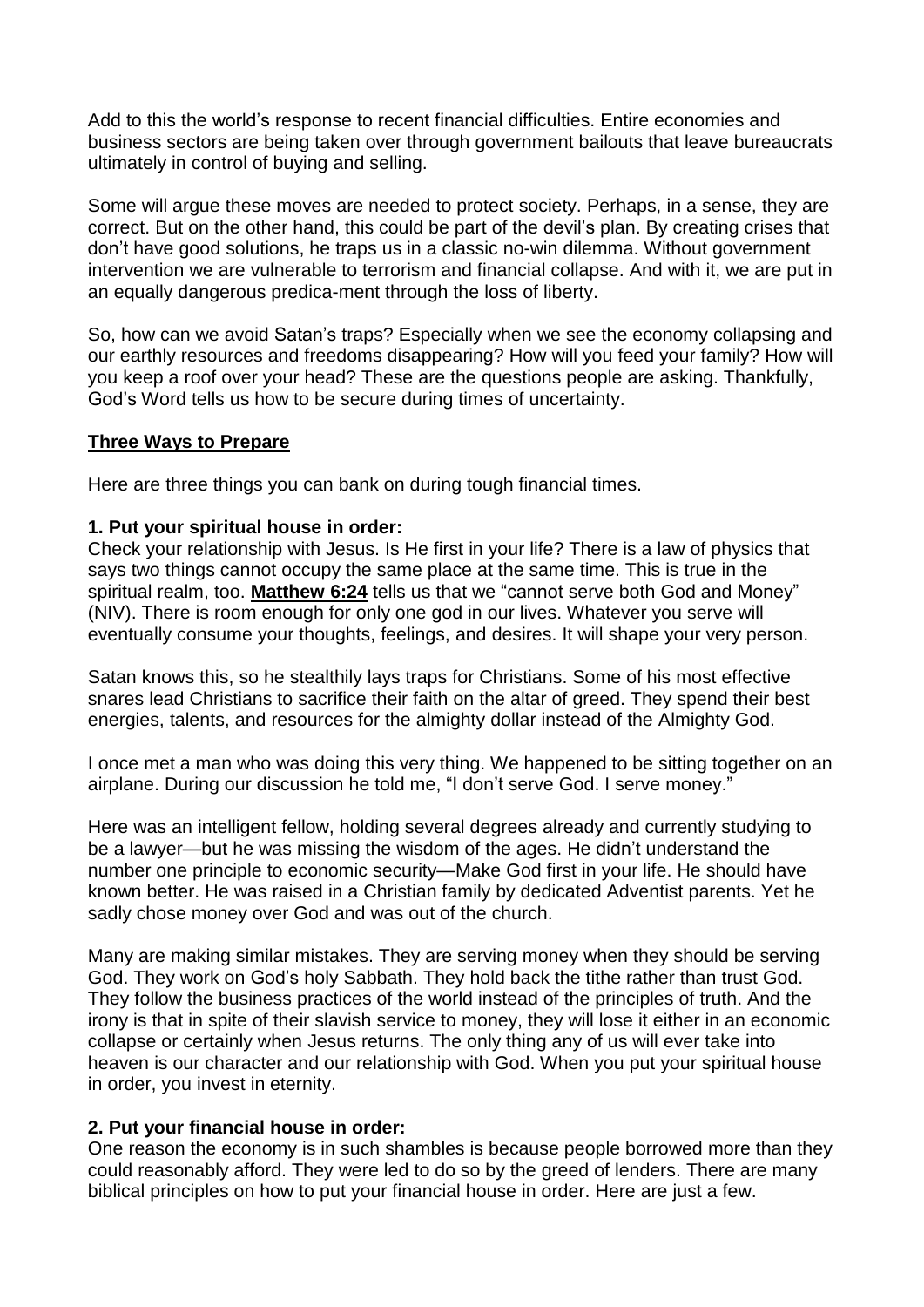Be free of debt. "The borrower is servant to the lender" (**[Prov.](https://biblia.com/bible/nkjv/Prov.%2022.7) 22:7**). When we are indebted to someone else, we lose a degree of freedom. If you haven't yet done so, pay off your credit cards, car loans, second mortgages, and all other debts. Consumer debt in the United States is now at \$2.6 trillion dollars, not including real estate mortgages.

According to the Wall Street Journal's "MarketWatch," the next big tidal wave to strike the markets is this debt. "Credit-card debt is on the brink of imploding and will be the next storm to hit the fragile finance industry."<sup>3</sup> This is very concerning. The economy has already suffered a succession of financial tsunamis. How much more can it handle?

If you don't want to be servant to your lenders, cut back on spending, sacrifice if need be, and pay down your debts. Start with the highest interest debt you have by adding an extra amount to your monthly payments until it is paid off. Next, take what you were paying on this retired loan every month and add it to the payment of your next highest interest loan. With this extra payment you will soon pay off your second loan. Then put the amount for these two loans towards the third loan every month. Keep doing this until all your loans are paid off. By following this plan, you will soon be free from debt and not as vulnerable to wide swings in the economy.

Another important strategy is to have some money set aside for emergencies. What if you lose vour iob or get ill and can't work? Experts say you need several months of living expenses set aside in a cash account for easy access.

Now is a good time to discuss with your family your standard of living. Is it possible for you to live more simply? Have your "wants" become "needs," consuming every dollar you make and then some? Perhaps you don't need the large house or the extra car. Selling them could provide important relief and allow you to refocus on other priorities such as your relationships with loved ones and God.

You may even want to prayerfully consider a move to a more rural location. The Spirit of inspiration has long urged God's people about the dangers of the big cities, especially during the end-times. A home in the country, or a small town, could be a safe harbor in times of urban stress. Certainly, most everyone could find the fresh air and open space a benefit even in stable times.

### **3. Put God's house in the proper order:**

Too many people have their priorities backwards. They earn their money, spend it on their needs and wants, and then see what is left over that they can contribute to the church. However, God's house must be at the top of our priorities if we plan to survive economic collapse.

This is no time to be stingy with God. We must resist the natural tendency to hoard money. Now is when we need to be the most liberal with God's cause.

Did you know that people respond more readily to God during times of financial uncertainty than compared to stable periods? It is not hard to understand why. Once the earthly god of money is removed, people start looking for a more dependable God in whom they can trust. Right now, we can be most successful in sharing God's last-day message with millions who are looking for hope.